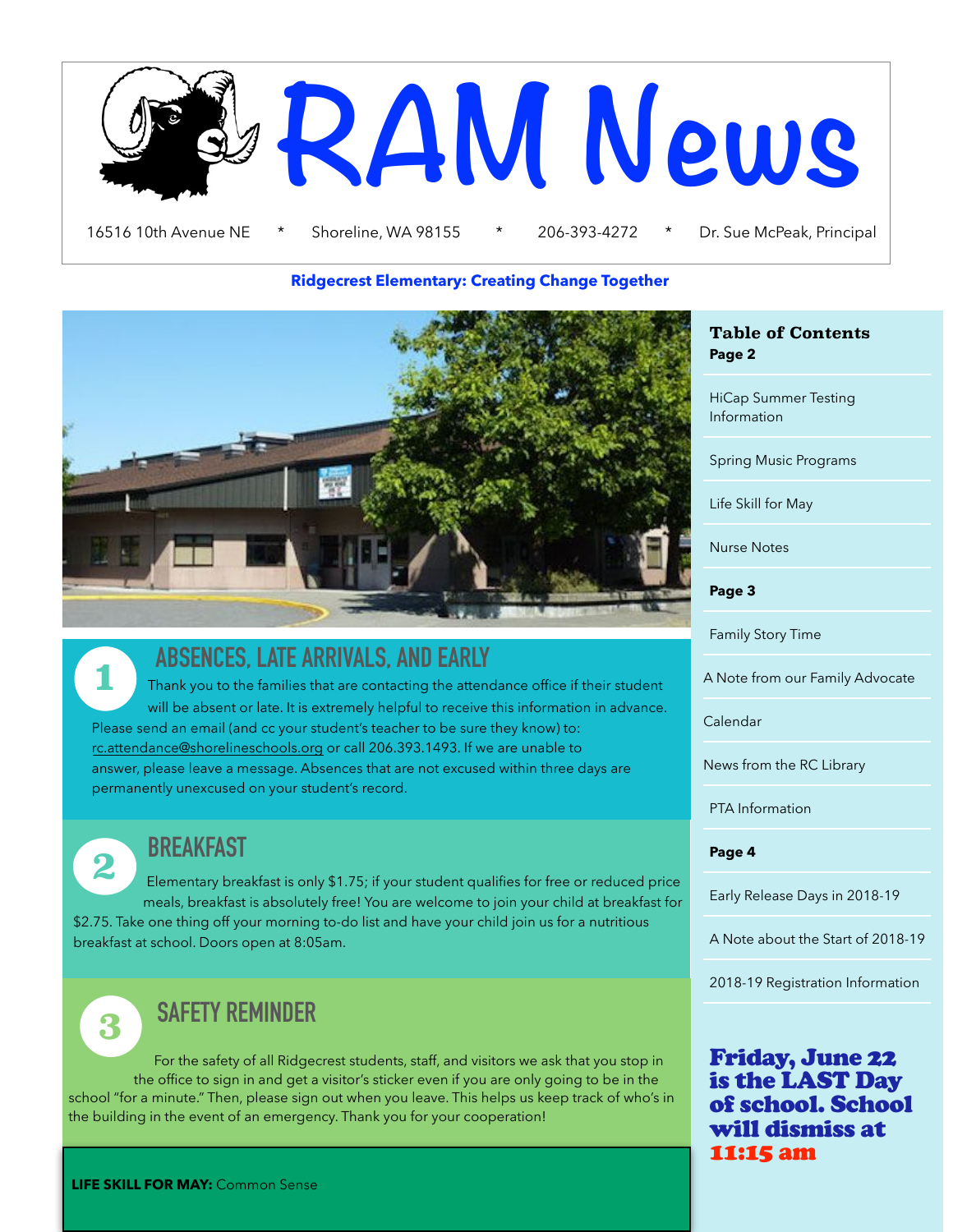## Shoreline Highly Capable Summer Testing Information

Registration for Highly Capable (HiCap) Program Assessment is open to any Shoreline student **not already screened or tested** during the 2017-2018 school year.

Testing will take place at the Shoreline Center on Monday, July 23, 2018.

**Link to Registration**: <https://goo.gl/forms/JAAQYGdLdIe6XhrA3>

The deadline for registration is 4:00pm on Friday, June 8, 2018. Late registrations will **not** be accepted.

If you have any questions or have difficulty registering online, please contact the Highly Capable Program office at 206-393-4771 or by e-mail at [highlycapable@shorelineschools.org](mailto:highlycapable@shorelineschools.org)

## Spring Music Programs

You are invited to the Ridgecrest Elementary 3rd Grade Spring Music Program (Laviola/Simmons, Ramfar, Gravett classrooms) Family and friends are invited and encouraged to attend. Thursday, June 7, 2018 in the RC Cafeteria at 9am

4th/5th Grade Spring Music Program Family and friends are invited and encouraged to attend. Wednesday, June 13, 2018 in the RC Cafeteria at 9am



Please notify Janina in the office if your student(s) will not be returning for the 2018-19 school year.



#### **5th Grade Families**

Before starting 6<sup>th</sup> grade in the Fall, students who have turned 11 years old are required to have their Tdap immunization (Tetanus, Diphtheria and Pertussis)

completed. If your student does not turn 11 years old until later in the school year, their Tdap vaccination will be due upon their birthday. Please contact the health office



with the date of the completed vaccination, so we may update your student's health record. Students not obtaining their vaccination will not be allowed to attend school until the vaccination is updated or an exemption form signed by the doctor and parent presents it to the school.

Please call the nurses if you have questions.

#### **Warmer Weather is Here!**

Hoorah! Sunshine has arrived!

Please remember PE class *requires* tennis shoes. Please remember to wear tennis shoes and socks on PE days.

#### **Does Your Student Have Medication at School?**

Please be sure to pick up your student's medication(s) on the LAST day of school. Medications and controlled substances CANNOT be sent home with students. Medications that are not picked up will be destroyed.

#### **Thank you!**

Nurse Joan and Nurse Stacey [joan.forbush@shorelineschools.org](mailto:joan.forbush@shorelineschools.org) [stacey.chesnut@shorelineschools.org](mailto:stacey.chesnut@shorelineschools.org) 206-393-4276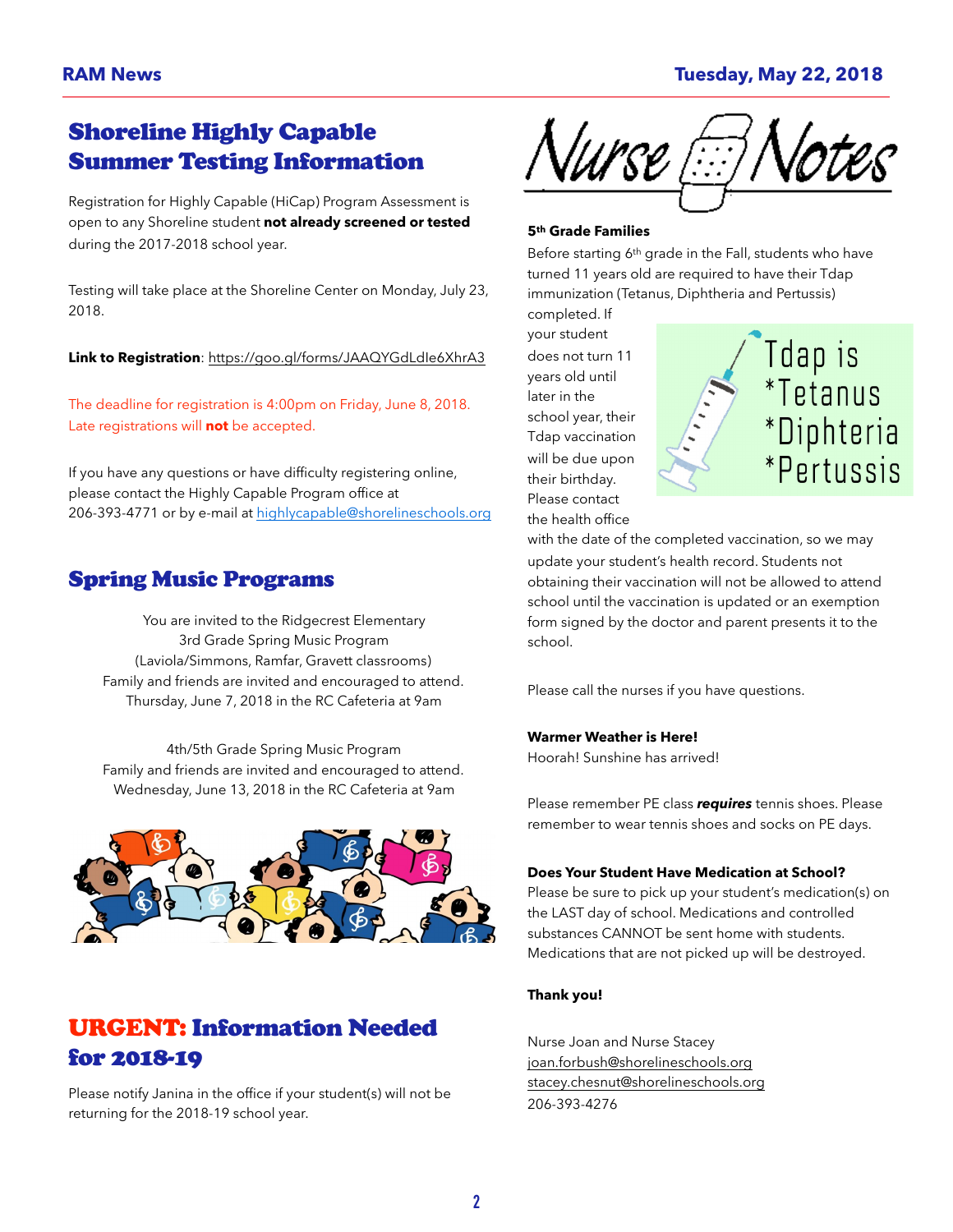### Friday Family Story Time

#### **DID YOU KNOW?**

 Ridgecrest has a weekly story time for future Rams and their caregivers!

**Friday Family Story** 

**Time** is every Friday 8:40-9:00 in the library.

 Join us with your child who is not yet in kindergarten. We are enjoying stories, and connecting families to each other and school. COME JOIN US!



# A Note from our Family Advocate

If you are interested in summer camps for your student and are in need of scholarships, please contact our Family Advocate, Evangelina Vederoff, by calling 206.393.1495 or by emailing her at [evangelina.vederoff@shorelineschools.org](mailto:evangelina.vederoff@shorelineschools.org)

## News from the RC



## An Important Message from Ms. Freeman

 It's time to find those missing and late library books! All library books due **Thursday, June 7**.

 Many books reappear as classrooms and desks are cleaned in June, so please wait a few weeks before paying for a book unless you know it is lost or damaged. If students cannot find a missing book by the last week of school , there are two options (but we would still rather have the original book, for your sake and ours!):

1. Purchase a new or gently used copy of the book (Third Place Books is a great source).

2. Pay the replacement cost and we will purchase a copy over the summer.

 The library is sending out email and paper overdue notices so watch for those. If you have questions about your child's library record or overdue books please email: [joanna.freeman@shorelineschools.org](mailto:joanna.freeman@shorelineschools.org)

~ Joanna

# PTA Information

## RC PTA Newsletter

Here is the link to the current PTA Newsletter. Please take a few minutes to read through it as it contains a lot of important information:

[http://ridgecrestpta.org/Doc/Newsletters%202017/](http://ridgecrestpta.org/Doc/Newsletters%202017/RCPTA_Newsletter_May_2018.pdf) [RCPTA\\_Newsletter\\_May\\_2018.pdf](http://ridgecrestpta.org/Doc/Newsletters%202017/RCPTA_Newsletter_May_2018.pdf)

## Calendar

| MAY  |    |                                                  |
|------|----|--------------------------------------------------|
|      | 24 | PTA Parent Meeting 7-8pm                         |
|      | 28 | No School - Memorial Day Holiday                 |
| JUNE |    |                                                  |
|      | 5  | 5th/6th Grade Instrumental Assembly 2-2:45pm     |
|      |    | 5th/6th Grade Instrumental Concert 7pm           |
|      | 7  | 3rd Grade Music Program 9:15am                   |
|      |    | (including Laviola/Simmons, Ramfar, and Gravett) |
|      | 8  | No School - Staff Work Day                       |
|      | 13 | 4th and 5th Grade Music Program 9am              |
|      | 15 | 6th Grade vs. Staff Kickball Game 1pm            |
|      | 19 | Field Day 1-2:30pm                               |
|      | 22 | 6th Grade Moving Up Ceremony 9am                 |
|      | 22 | LAST DAY OF SCHOOL - <b>11:15am Dismissal</b>    |
|      |    |                                                  |